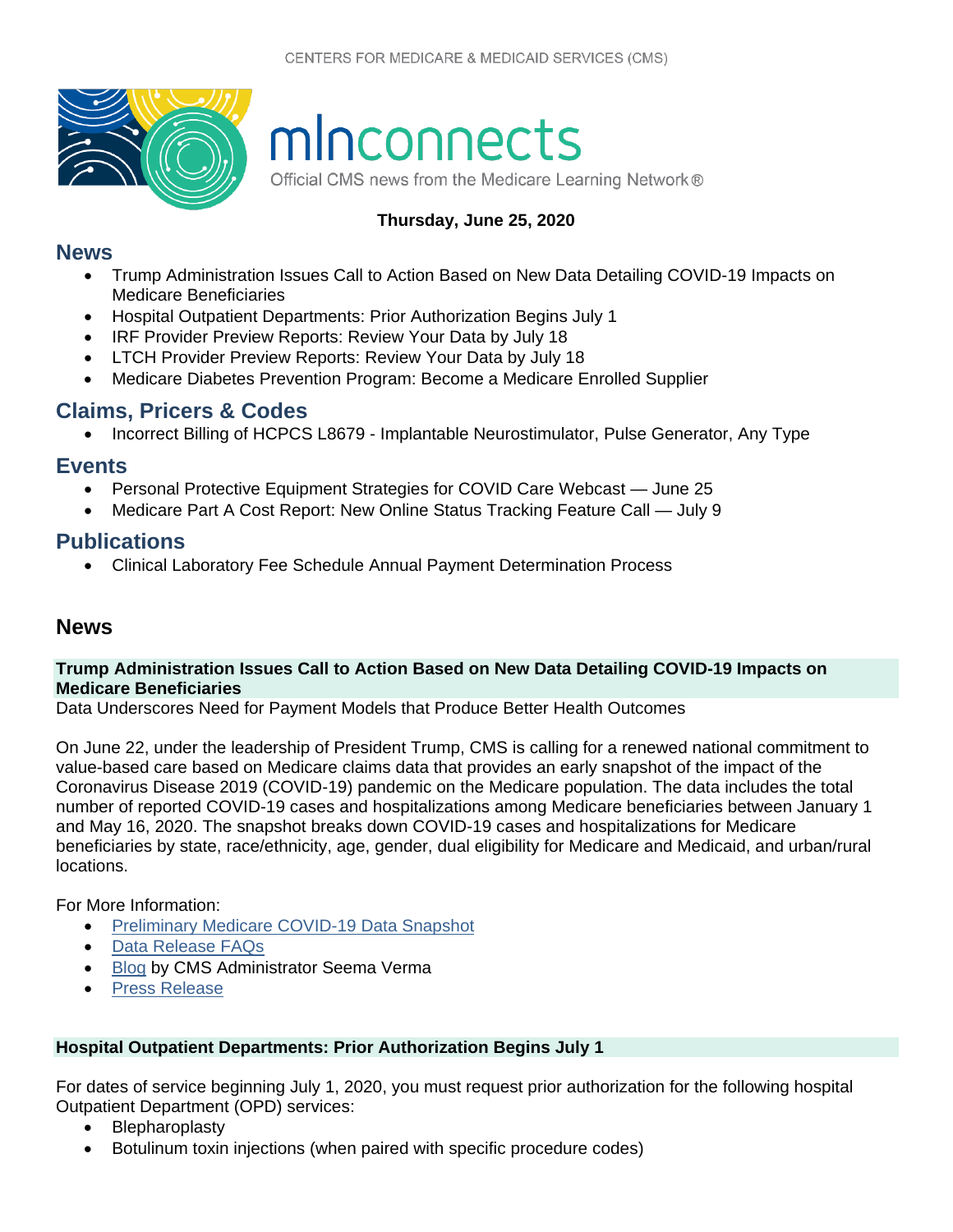- **Panniculectomy**
- **Rhinoplasty**
- Vein ablation

Medical necessity documentation requirements remain the same and hospital OPDs will receive a decision within 10 days.

While only the hospital OPD service requires prior authorization, CMS wants to remind other providers that perform services in the hospital OPD setting that claims related to/associated with these services will not be paid if the service requiring prior authorization is not eligible for payment. These related services include, but are not limited to, anesthesiology services, physician services, and facility services. Only associated services performed in the hospital OPD setting are affected. Depending on the timing of claim submission for any related services, claims may be automatically denied, reviewed, or denied on a postpayment basis.

For botulinum toxin injections, consult the list of codes that require prior authorization for more details. Generally, the use of botulinum toxin injection codes paired with procedure codes other than 64612 or 64615 will not require prior authorization under this program.

For More Information:

- [List of codes that will require prior authorization](https://www.cms.gov/files/document/cpi-opps-pa-list-services.pdf)
- [Prior Authorization for Certain Hospital OPD](https://www.cms.gov/research-statistics-data-systems/medicare-fee-service-compliance-programs/prior-authorization-and-pre-claim-review-initiatives/prior-authorization-certain-hospital-outpatient-department-opd-services) Services webpage
- [Operational Guide](https://www.cms.gov/files/document/opd-operational-guide.pdf)
- [FAQs](https://www.cms.gov/files/document/opd-frequently-asked-questions.pdf)
- [Final Rule:](https://www.govinfo.gov/content/pkg/FR-2019-11-12/pdf/2019-24138.pdf) Page 61446
- Send questions to [OPDPA@cms.hhs.gov](mailto:OPDPA@cms.hhs.gov)

#### <span id="page-1-0"></span>**IRF Provider Preview Reports: Review Your Data by July 18**

Inpatient Rehabilitation Facility (IRF) Provider Preview Reports are available with first to fourth quarter 2019 data. Review your performance data on quality measures by July 18, prior to public display on the [IRF Compare](https://www.medicare.gov/inpatientrehabilitationfacilitycompare/) website in September. Corrections to the underlying data are not permitted during this time; request a CMS review if you believe that your data is inaccurate.

Beginning with the September 2020 refresh, CMS will display six new measures. For more information, visit the [IRF Quality Public Reporting](https://www.cms.gov/Medicare/Quality-Initiatives-Patient-Assessment-Instruments/IRF-Quality-Reporting/IRF-Quality-Public-Reporting.html) webpage.

#### <span id="page-1-1"></span>**LTCH Provider Preview Reports: Review Your Data by July 18**

Long-Term Care Hospital (LTCH) Provider Preview Reports are available with first to fourth quarter 2019 data. Review your performance data on quality measures by July 18, prior to public display on the [LTCH Compare](https://www.medicare.gov/longtermcarehospitalcompare/) website in September. Corrections to the underlying data are not permitted during this time; request a CMS review if you believe that your data is inaccurate.

Beginning with the September 2020 refresh, CMS will display three new measures. For more information, visit the [LTCH Quality Public Reporting](https://www.cms.gov/Medicare/Quality-Initiatives-Patient-Assessment-Instruments/LTCH-Quality-Reporting/LTCH-Quality-Public-Reporting.html) webpage.

#### <span id="page-1-2"></span>**Medicare Diabetes Prevention Program: Become a Medicare Enrolled Supplier**

Medicare pays Medicare Diabetes Prevention Program (MDPP) suppliers to furnish group-based intervention to at-risk eligible Medicare beneficiaries:

- Centers for Disease Control and Prevention (CDC)-approved National Diabetes Prevention Program curriculum
- Up to 2 years of sessions delivered to groups of eligible beneficiaries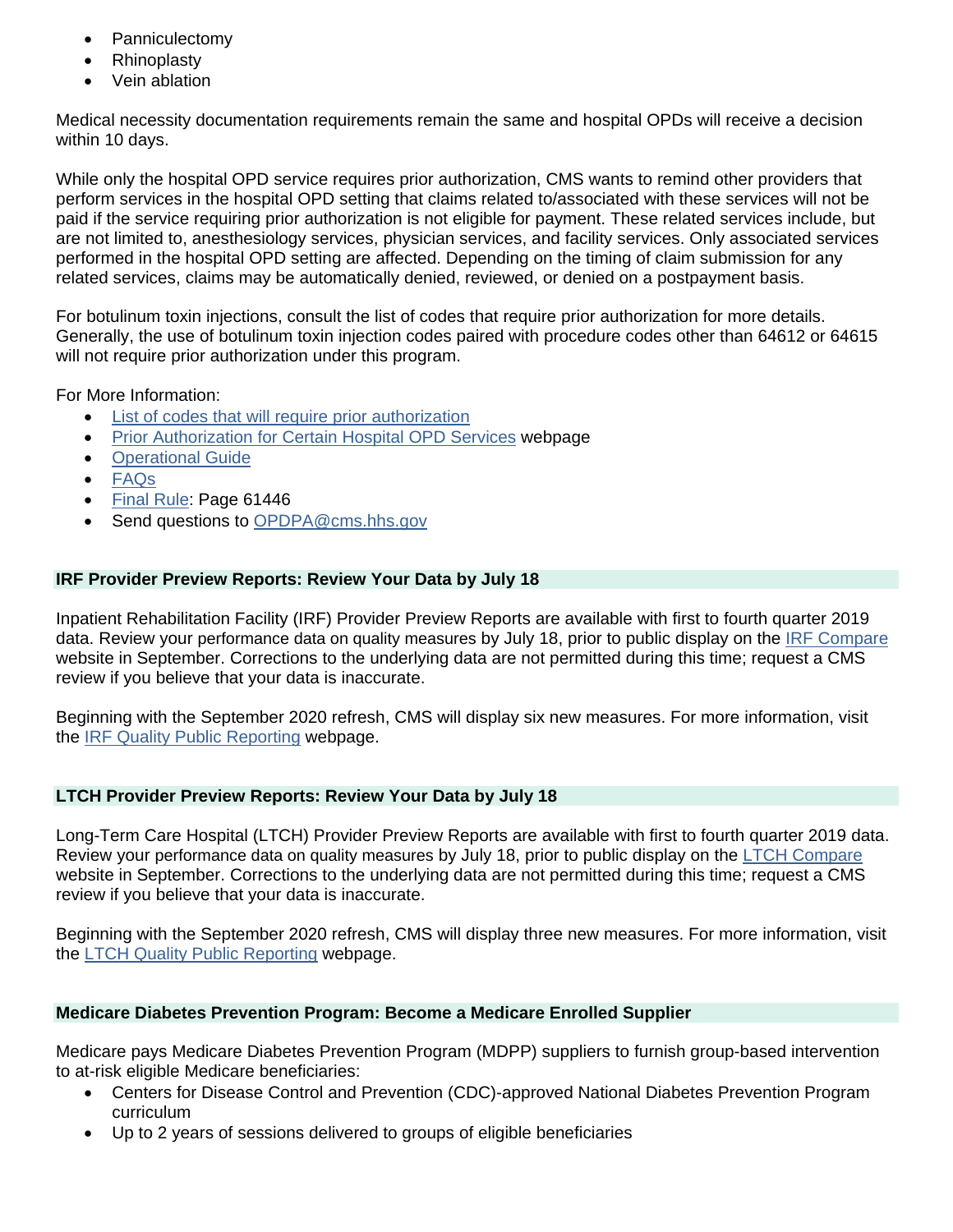Find out how to become a Medicare enrolled MDPP supplier:

- Obtain CDC preliminary or full recognition Takes at least 12 months to obtain preliminary recognition and up to 24 additional months to achieve full recognition: See the [Supplier Fact Sheet](https://innovation.cms.gov/Files/fact-sheet/mdpp-101-fs.pdf) and [CDC](https://www.cdc.gov/diabetes/prevention/index.html) website
- Prepare for Medicare enrollment: See the [Enrollment Fact Sheet](https://innovation.cms.gov/Files/x/mdpp-enrollmentfs.pdf) and [Checklist](https://innovation.cms.gov/Files/x/mdpp-enrollmentcl.pdf)
- [Apply](https://www.cms.gov/Medicare/CMS-Forms/CMS-Forms/Downloads/CMS20134.pdf) to become a Medicare enrolled MDPP supplier (existing Medicare providers must re-enroll): See the [Enrollment Webinar Recording](https://innovation.cms.gov/resources/mdpp-enrollmenttutorial.html) and [Enrollment Tutorial Video](https://youtu.be/S6FAJOLPsMo)
- Furnish MDPP service: See the [Session Journey Map](https://innovation.cms.gov/Files/x/mdpp-journeymap.pdf)
- Submit claims to Medicare: See the [Billing and Claims Webinar Recording,](https://innovation.cms.gov/resources/mdpp-billing-claims-overview.html) [Billing and Claims Fact](https://innovation.cms.gov/Files/fact-sheet/mdpp-billingclaims-fs.pdf)  [Sheet,](https://innovation.cms.gov/Files/fact-sheet/mdpp-billingclaims-fs.pdf) and [Billing and Payment Quick Reference Guide](https://innovation.cms.gov/Files/x/mdpp-billingpayment-refguide.pdf)

For More Information:

- [MDPP Participants: CMS Flexibilities to Fight COVID-19](https://www.cms.gov/files/document/covid-medicare-diabetes-prevention-program.pdf)
- [MDPP Expanded Model](https://www.cms.gov/Outreach-and-Education/Medicare-Learning-Network-MLN/MLNProducts/Downloads/MDPP-MLN34893002.pdf) Booklet
- [Materials](https://www.cms.gov/Outreach-and-Education/Outreach/NPC/National-Provider-Calls-and-Events-Items/2018-06-20-MDPP.html?DLPage=1&DLEntries=10&DLSort=0&DLSortDir=descending) from Medicare Learning Network call on June 20, 2018
- [MDPP](https://innovation.cms.gov/initiatives/medicare-diabetes-prevention-program/) webpage
- [CDC CMS Roles](https://innovation.cms.gov/Files/fact-sheet/CMS-CDC-Roles-Fact-Sheet.pdf) Fact Sheet
- Contact [mdpp@cms.hhs.gov](mailto:mdpp@cms.hhs.gov)

# <span id="page-2-0"></span>**Claims, Pricers & Codes**

#### <span id="page-2-1"></span>**Incorrect Billing of HCPCS L8679 - Implantable Neurostimulator, Pulse Generator, Any Type**

An MLN Matters Article SE20001 on [Incorrect Billing of HCPCS L8679 - Implantable Neurostimulator, Pulse](https://www.cms.gov/files/document/se20001.pdf)  [Generator, Any Type](https://www.cms.gov/files/document/se20001.pdf) is available. Reminder that HCPCS L8679 describes implantable neurostimulator pulse generators.

# <span id="page-2-2"></span>**Events**

<span id="page-2-3"></span>**Personal Protective Equipment Strategies for COVID Care Webcast — June 25** Thursday, June 25 from 4 to 5 pm ET

[Register](https://conference.webcasts.com/starthere.jsp?ei=1332690&tp_key=4804939c98) for this webcast.

This webcast is part of the National Nursing Home Training Series brought to you by CMS and the Quality Improvement Organization Program, a national network of Quality Innovation Network-Quality Improvement Organizations serving every state and territory.

Target Audience: Nursing home leaders, clinical and administrative staff members, and others interested in nursing home infection prevention in the era of COVID-19.

#### <span id="page-2-4"></span>**Medicare Part A Cost Report: New Online Status Tracking Feature Call — July 9**

Thursday, July 9 from 1 to 2:30 pm ET

[Register](https://blh.ier.intercall.com/) for Medicare Learning Network events.

Medicare Part A providers: Learn about updates to the Medicare Cost Report e-Filing (MCReF) system that allow tracking from submission through finalization. Topics:

- Overview of new online status tracking, including functionality and layout
- Recap of how to access the system and transmit your report
- Frequently asked questions